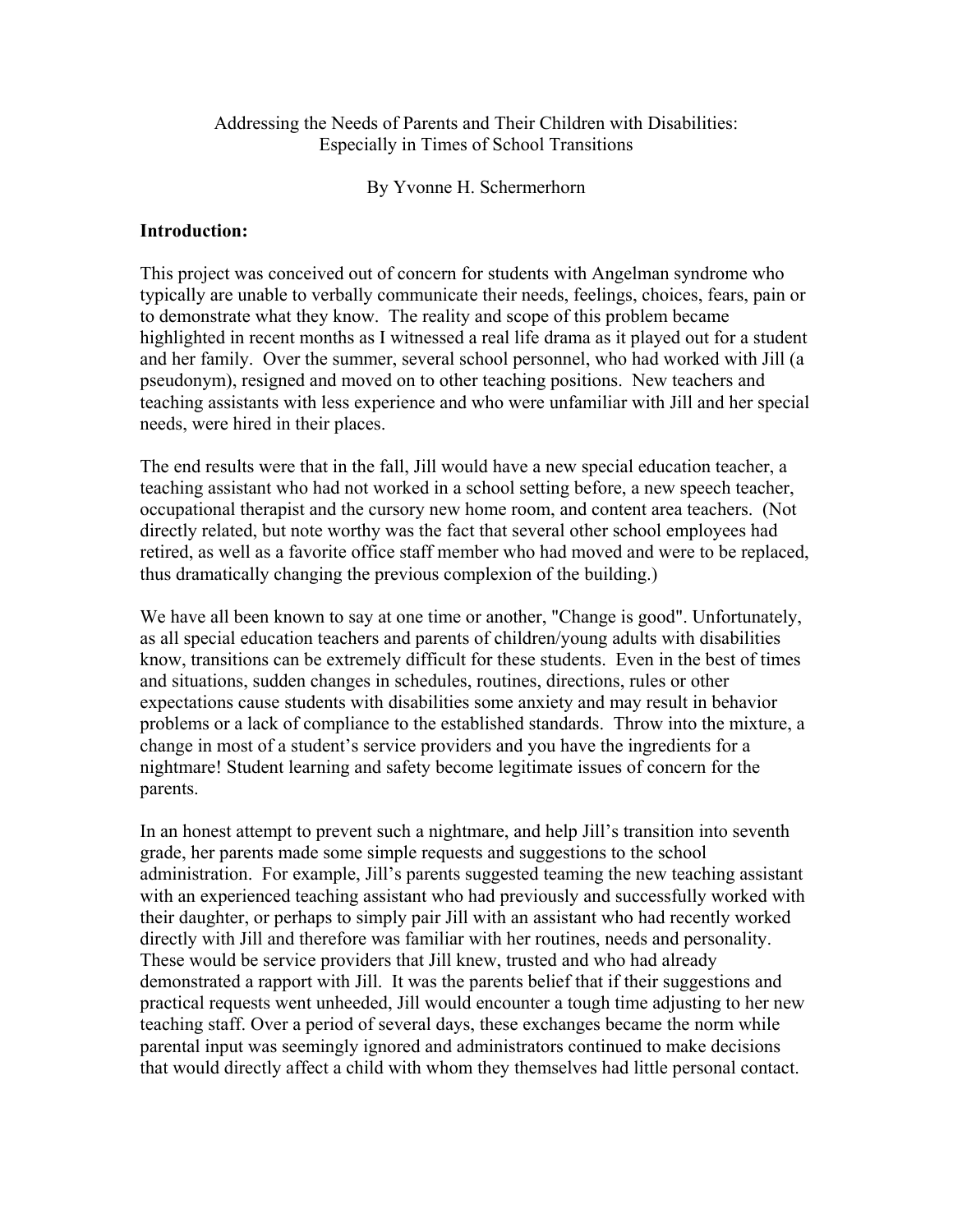Jill's parents and teachers would be left trying to "fix" the problems that would surely arise.

From the very beginning, Jill's parents had been highly supportive of all their children's schools and were active, reliable, productive members of several school groups, including parent representative for the Committee on Special Education (herein abbreviated as CSE), and the Parent-Teacher Association. Suddenly, they began to feel that their intimate knowledge of their child's needs and their ultimate, primary concerns for her safety and happiness were viewed as a challenge rather than as actions born out of a sincere effort to problem solve as they spoke for a child who had no voice except for theirs. What transpired were many phone calls, tears, loss of trust, hurt feelings, even bouts with physical illness that left the parents feeling they had no control. For a time, Jill's Mom even began experiencing migraine headaches, due to stress. Dad was taking time from his busy practice to make phone calls to administrators requesting clarification and support. It was both parents' hope that someone would listen to their worries as they advocated for their child's future and attempted to settle the matter in a civilized, professional manner as quickly and smoothly as possible.

Two weeks into school, and several of the parental predictions had come to light. Jill was not adjusting well to the new staff in her life. Each day Mom receives notes home about Jill's negative behavior, which include hitting and resistance to following directions. Jill was rebelling and speaking out in the only "voice" she had. It was well into October and Jill was still refusing to go to the bathroom for any of her new service providers. Advice was sought from previous teachers who had worked well with Jill. Behavior and health issues again surfaced as parental concerns. Jill was not settling in and enjoying school. By the spring of the year, Jill was more at ease with her new caretakers, but was still visibly upset and reluctant to attend certain general education classes, preferring to stay in the special education classroom where her comfort level was the highest. It seemed to her Mom that in the later part of the school year perhaps there had been a partial assignment shift in terms of who was working with Jill, placing her with those more accustomed to her needs and behavior. Jill never did completely adjust to the staff changes. All in all, it has been a difficult school year for Jill and her parents; adding stress to their already difficult role as parents of a child with special needs. Being realistic about Jill's academic ability, Jill's Mom feels it is more important for her daughter to enjoy attending school, interacting in an inclusive setting and coming home happy each day. Children, like Jill, depend predominantly on the rapport that is built between them and their teachers, teaching assistant and other service providers.

Events like this are not foreign to most parents of students with disabilities. Unfortunately, this story repeats itself over and over, all across the country as parents seek answers, make bonafide requests and suggestions to school administrators who affect their children's daily school life. The result is a lesion between home and school at a time in history when educators openly stress the desire for the positive effects of parental involvement and a building of relationships between home and school.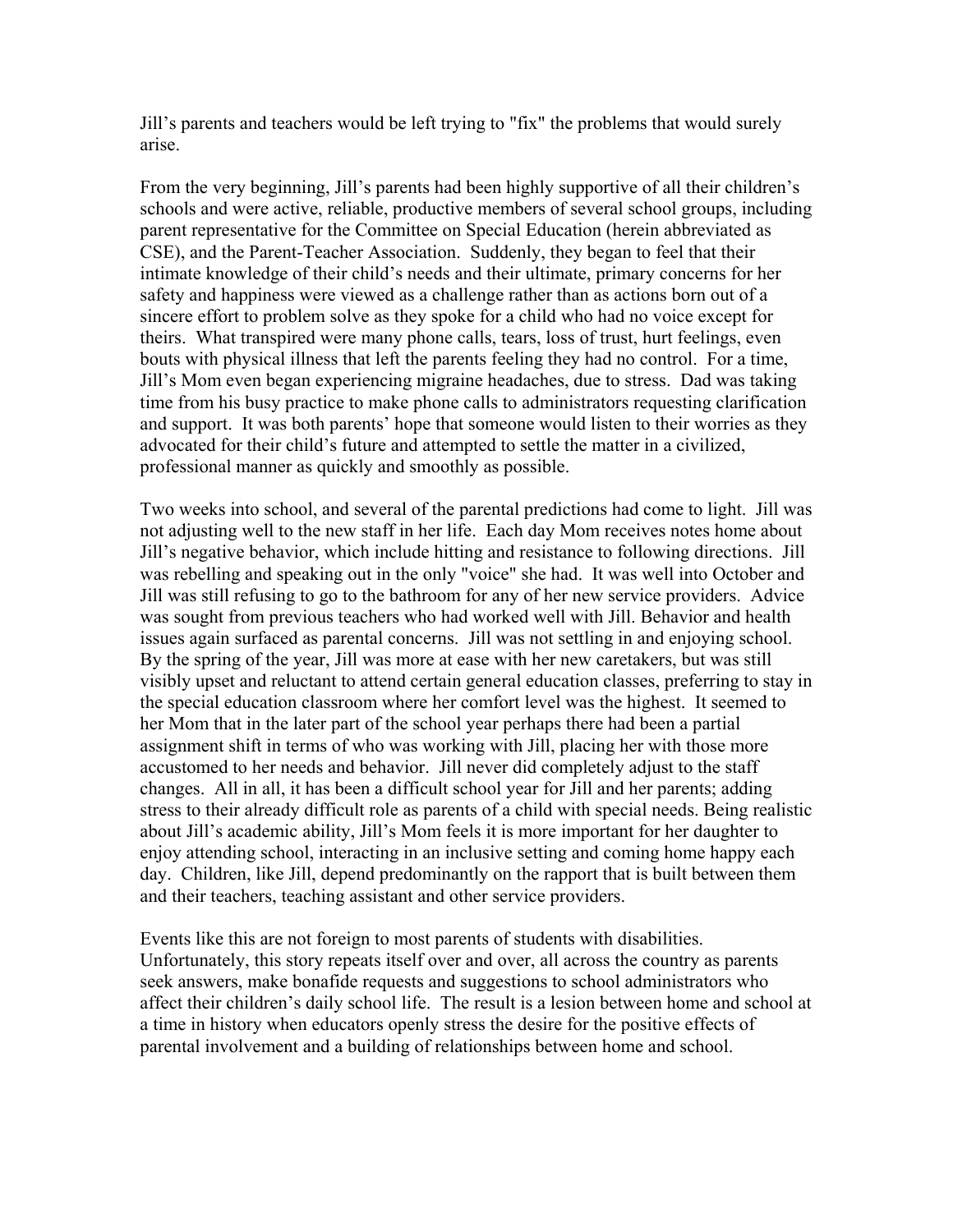There is a need to help teachers and administrators become more aware and to respectfully and effectively work with parents in order to better serve students with disabilities, specially those who are non-verbal, like Jill. As Jill's former teacher, I questioned what I could actively do to help pave the way for future successful transitions during the coming school years, not only for Jill but other children with Angelman syndrome.

Many thanks to Dr. Janet Duncan, my masters project advisor, and to my dear friend, "Kate" (a pseudonym), mother of Jill (del. +), and above all to Jill, who makes me smile and continues to teach me what is really important.

# **Methodology:**

One way for me to assist in affecting change along these lines is to offer possible preventions and solutions in the form of a handbook for teachers and administrators, in order to make them aware of how parents feel, how they want to be treated and to suggest simple ways to best serve the needs of non-verbal students with concomitant disabilities, especially in times of major transitions. To meet this end, I have listened to their stories and enlisted the input of many parents of students with Angelman syndrome. (Angelmanl@ucsd.edu, personal communication)

# **Background:**

Angelman syndrome is a genetic disorder caused by abnormal function of the gene, UBE3A, located on a section of chromosome 15. In 80 % of the cases, it is caused by a deletion in this small region (q11-q13) from the maternally derived chromosome 15. In most of the other cases (20 %) of children with Angelman syndrome, genetic testing finds other disruptions and in a small percentage there are no genetic findings forthcoming, so the diagnoses are based on clinical findings alone. (As a point of interest, Angelman syndrome and Prader -Wili syndrome are both connected to disorders in chromosome 15.) Early on, it is not uncommon for an AS child to be wrongly diagnosed as having autism or cerebral palsy. Parents of children with AS readily admit that they have suffered through the ups and downs along the continuum of denial and acceptance while diagnostic testing comes up empty handed. Often it is through parental questioning and research that the genetic testing for AS is pursued.

Dr. Harry Angelman, an English pediatrician, first worked on this phenomenon in 1965 after he noticed similar characteristics in several of his patients: unstable, jerky (ataxic) gait, small head, happy demeanor and accompanying inappropriate laughter, seizure disorder, abnormal EEGs, lack of speech with sleeping problems, developmental delays, severe learning disabilities, and feeding problems in infancy. (Source: Touched by an Angel: The facts about Angelman syndrome, Angelman Syndrome Foundation, Inc. Newsletter, 1997.) These "Angels", as they are called, tend to have fair skin, blond hair and blue eye, or at least a lighter coloring than other family members. According to the goals of the ASF, " A major focus in education is communication, as children with AS seem to have much greater receptive language than expressive language ability." Some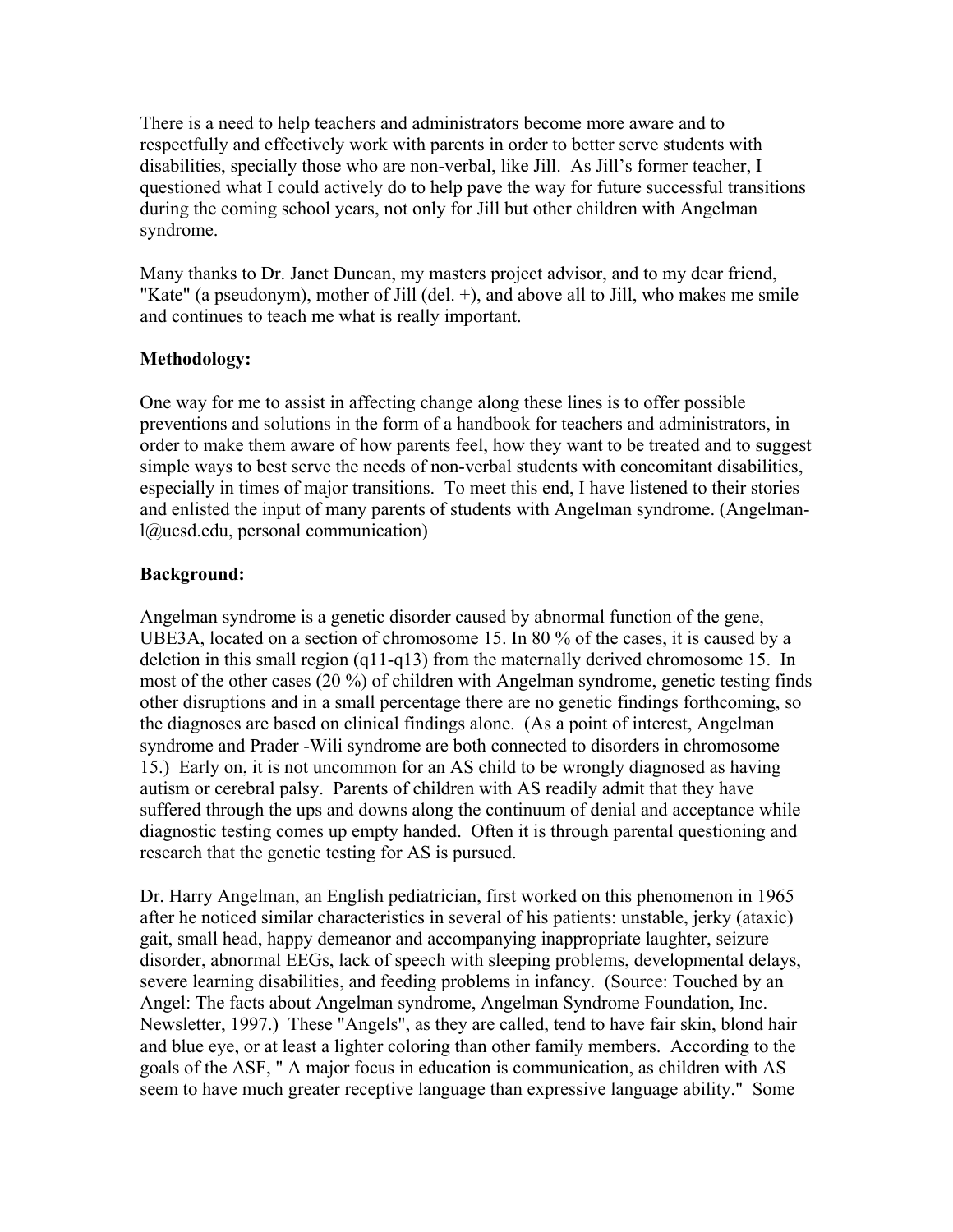researchers and speech-language therapists explain the lack of speech in AS children as a result of "apraxia", which is a developmental/acquired condition characterized by the inability to carry out the movements of oral, respiratory and larynx muscles associated with the formation of speech. It seems there is a disruption from the brain that tells the muscles how to coordinate these movements.

My personal interest in Angelman Syndrome came from the desire to learn all I could about a student that I was assigned to in my third year as a teaching assistant. I had the pleasure of working with Jill a year before in a local, inclusive summer recreation program and I made it known to my supervisors that I would welcome the opportunity to work with Jill in the upcoming school year. Bolstered with the practical knowledge gained in the six week summer program, I approached this new endeavor with excitement. This experience was further enhanced by communication with Jill's Mom in the form of daily written memos between home and school, occasional questions asked of Jill's previous teaching assistant, good old common sense, as well as literature on Angelman syndrome attained from their association's newsletters and a video purchased from an Angelman Syndrome National Conference, which featured a guest speaker, Dr. Steven Calculator. I also joined the Angelman Syndrome Foundation (A.S.F.) on-line group which is primarily comprised of a support group of parents and families of children with Angelman syndrome as well as other professionals interested in these exceptional children.

In the two years that I worked as Jill's one-on-one assistant, our mutual respect and rapport grew, and Jill became an ever increasing influence in my life. Eventually, her parents called upon me to "Angel sit", as I refer to it, and I was able to care for, observe and enjoy Jill in her home surroundings. Being with Jill and her siblings for several consecutive days at a time, broadened my insight into her personal interests, abilities, routines, and how she interacted with family members and even her pets. Not only did I learn more about Jill as an individual, strengthening our bond, but I also, over time, was blessed with the priceless gift of the friendship of her entire family. Somewhere in between, I had decided that Jill would be the focus of my masters project. It was with her Mom's permission, complete cooperation, and support that I began to write about an "Angel". The direction of the project has somewhat changed along the way. My initial interest centered on augmentative communication in students with Angelman syndrome. Then, as events presented themselves, I saw an example of the impact of communication, and narrowed the focus of my paper on one aspect of the effects of the absence of the ability to communicate and how it impacts students with Angelman syndrome and their families.

#### **Rationale:**

According to Marleen C. Pugach and Lawrence J.Johnson in Collaborative Practitioners, Collaborative Schools, (p. 225/227), "Developing a healthy partnership with families is one of the most important goals our schools can undertake" and "Likewise, what happens at school can affect the broader family unit". Schools that desire to be known for their family focus, need to have a plan of how to make family members feel included in the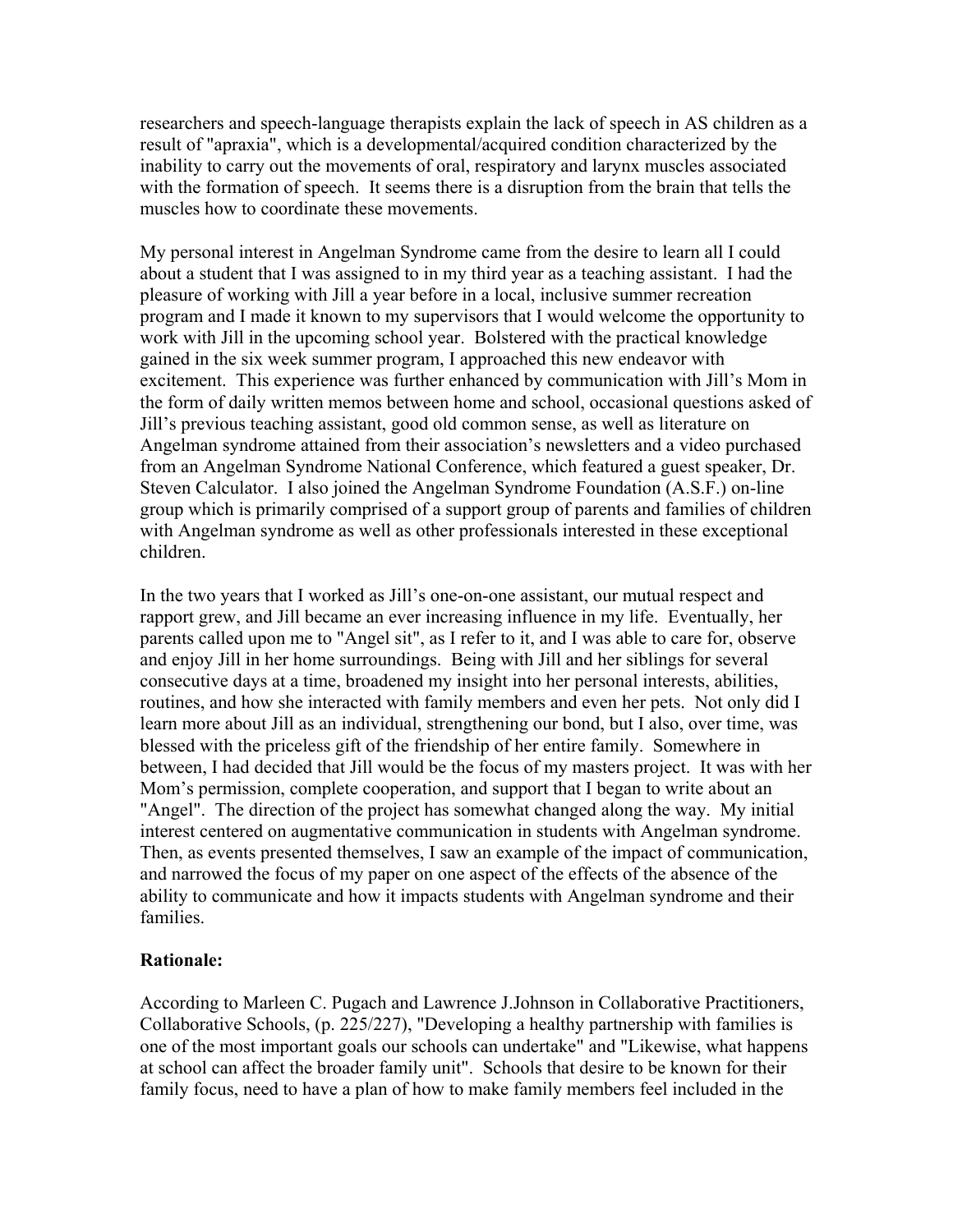educational processes that affect their children. This may include plans that draw parents and family members into the school by providing childcare and transportation to meetings which are scheduled for the convenience of both teachers as well as parents, utilizing parents as resource persons, providing medical information, social events and addressing the needs of the family as a whole.

Understanding that parents may view issues differently from teachers and administrators, helps prepare each to work through discussions and problem-solving in a collaborative framework, treating each other as equal partners who have the same goals in mind: serving the needs of the students. The James E. Briggs Early Childhood Education Center in Covington, Kentucky found that if the Center worked to first meet the needs of the family, then increased, positive involvement by the family followed. Their theme became one of regarding the school and family as a partnership.

Ysseldyke, Algozzine &Thurlow ( Critical Issues in Special Education) point out that by the 1980s parents and teachers were recognizing the fact that many individuals with disabilities had trouble successfully making transitions within the school setting. Considering parents as partners and thus keeping home-school communication open and non-threatening, by safeguarding the components set forth in Public Law 99-457, ensures family empowerment rather than casting the school as the "experts" with all the answers who impose decisions on the passive family. Barriers that interfere with successful home-school collaboration may include any or a mix of the following: lack of understanding of each others views, differing expectations, language, daily stresses, desire for autonomy, time frame, and decision making processes. Successfully overcoming these and other barriers hinge on a collaborative style that incorporates mutual respect, building trust, directing energies toward a common solution, acknowledging differences of opinions, considering all options/alternatives, on-going clarification, reflective listening, defining goals and expected educational outcomes. (Katz & Lawyer. Communication and Conflict Resolution Skills) **Findings:**

Parents want to be updated and including in schools' decisions that affect their children's education. Certainly parents are empowered by law to actively participate in establishing academic/social goals that are set forth in their child's annual Individual Education Plan (IEP), but for this to work, there needs to be a reinforcement by schools that they accept, welcome and encourage facilitation of these parental rights. Parents must be convinced of the schools' acceptance of their special needs children, and believe that the school considers parents and family members equal partners with a willingness and commitment to serve their children's varied educational needs. Following are some of the main points that parents wished to share with teachers and administrators.

## **What parents want teachers and administrators to know about students with Angelman syndrome:**

• My child is an *individual*, not just a kid with Angelman Syndrome. Spend time getting to know him/her.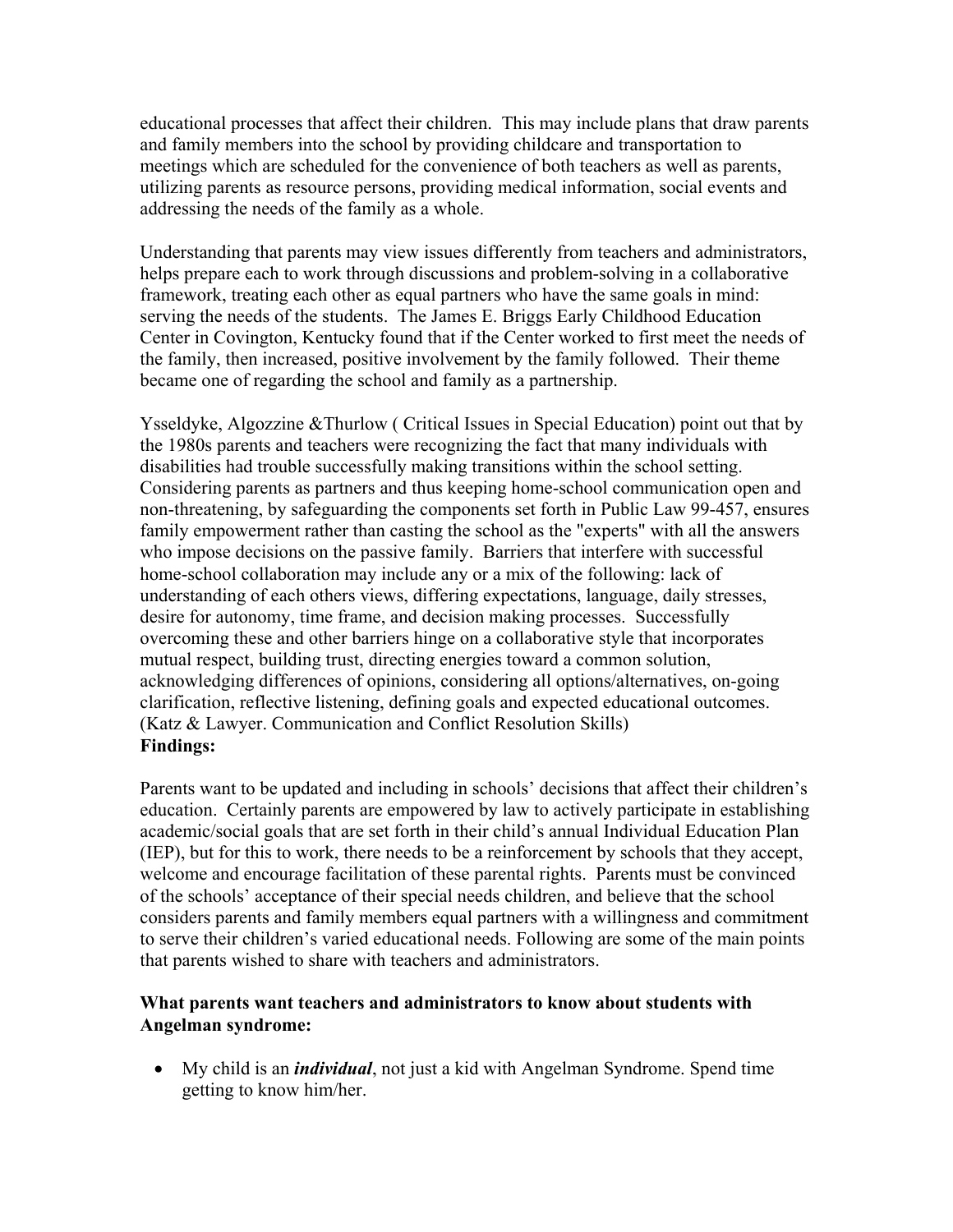Learn as much *factual information* as you can about my child's condition. *Empower the family* rather than attempting to control situations.

- Understand that any *change* in routine is very difficult for my child. Even small changes need to be well thought out and planned for. The biggest and most significant changes are those that deal with assigning *new teachers* to him/her.
- *Talk* to my child and let him/her know when things will happen. Prepare him/her so s(he) knows what to expect next throughout the course of the day. This may make *transitions* go more smoothly. A simple change for us is a major change for my child and may cause big problems with *aggression*.
- Don't equate lack of communication ability with *intelligence*. Students with Angelman Syndrome have a *high receptive language* ability. Don't talk down to them.
- Give verbal and physical *prompts*, frequently
- Since my child can't communicate with me, I need the teacher to *communicate* every day, if possible. I will write back as often as I am able.
- Initiate communication with parents early on, when changes in my child's schedule, curriculum, staffing changes are anticipated.
- Allow for carry over of a *familiar care giver* from year to year.
- Do not *change* more than 2 *personnel* in the same school year. For example: Especially not the special education teacher and the teaching assistant!
- Maintain the same *special area* teachers ( music, APE, speech/language, O.T.) from year to year, when possible.
- Accept *parents' wishes* for which care givers are assigned to their child. ( I know best what type of personality clicks best with my child's learning style.)
- Plan an *orientation period* in which the previous, more experienced assistant/care giver is able to work with the new care giver. Aside from the parent, they know my child the best. ( This could be done in written or verbal form.)
- If possible, have both seasoned and new assistant work for a day with the student to acclimate the student and teaching assistant to each other, to routines and nuances. This fosters an easier, shorter *transition period* for the student and care giver.
- Keep the more *successful routines* in place from year to year. ( Lunch, bathroom, snacks, bus time, etc.)
- Keep the same *"jobs"/ responsibilities* consistent. (e.g. Collecting the attendance cards, hanging up outer wear, cleaning the lunch table) This helps the student feel good about themselves.
- Give my child *time to respond* to requests and to comply. It may take him/her a little more time to process the information and act on it.
- *Novelty* is an important component to her learning style. Challenge him/her with new activities. Expect some resistance at first, however.
- *Include* SPE students/classes information in school newsletters. These children are part of the school,/ graduating class, etc. Don't treat them as if they didn't exist.
- *Involve* students in school plays, musical shows, etc.

Realize that often parents are their children's biggest or only *advocates*.

Understand that parents may be *struggling* with recent *diagnosis* (or years of misdiagnosis) of Angelman Syndrome. They may be grieving, battling bouts of denial and loss of hope. They look to you for help and understanding.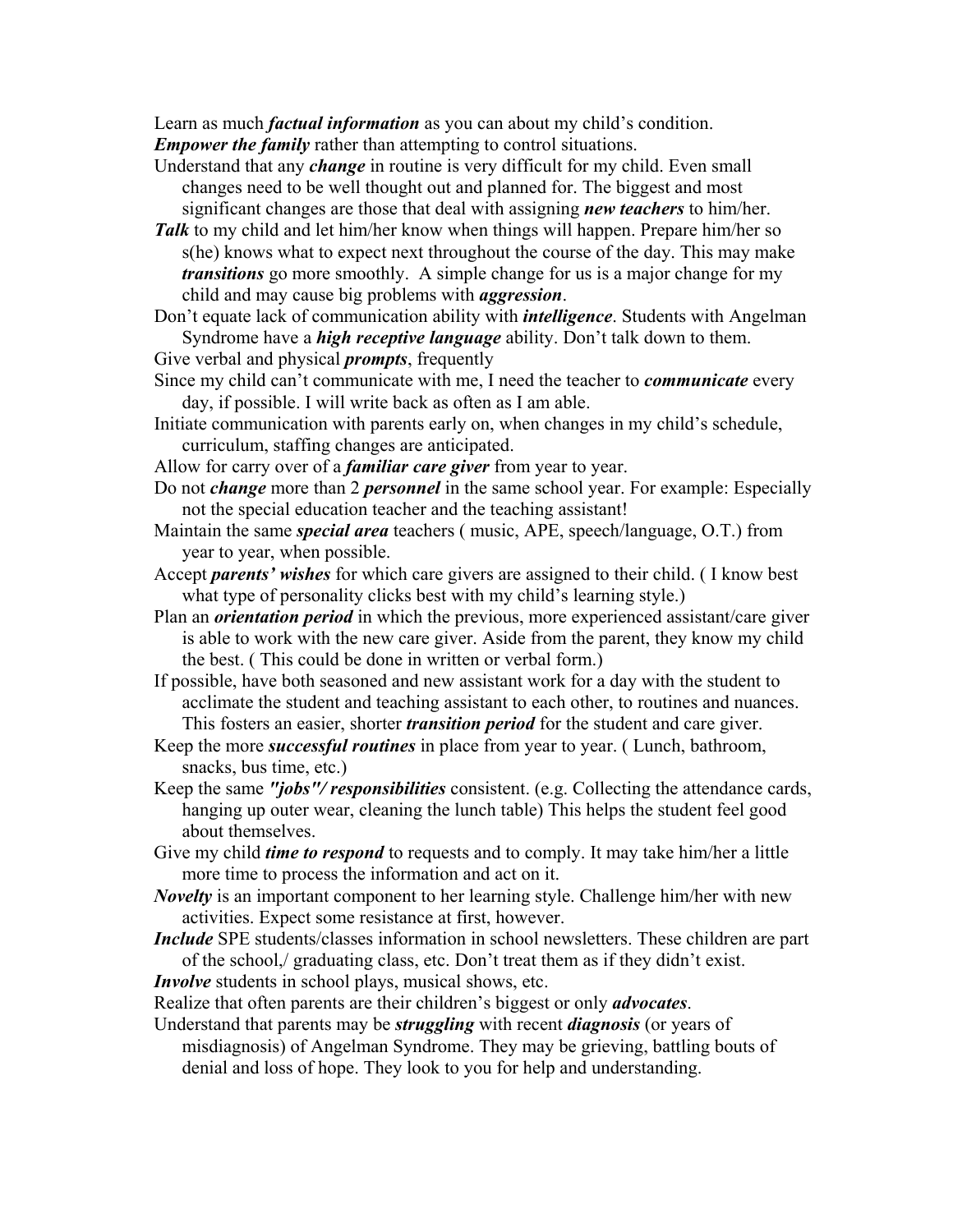Realize that a *lack of the ability to communication* is often the child's/ student's *biggest disability*. It leads to isolation and frustration when not addressed! Finally, offer emotional and social support. *Reflective listening* on your part offers a therapeutic effect for the family and will be greatly appreciated.

• My child is an *individual*, not just a kid with Angelman Syndrome.

Spend time getting to know him/her. Engage in some fun activity with my child. Do the Hokey Poky, take a walk outside, or work on a puzzle together. Show him/her that you are interested in things that s(he) enjoys. Find out what makes him/her tick! Try to see things through his/ her eyes: laugh and smile with my child. This will build rapport.

• Learn as much *factual information* as you can about my child's condition.

Ask questions of the parents, they will love that you care enough to ask about their child's syndrome. Use the library, and internet to research about Angelman syndrome, for example, and sign up for the newsletter sponsored by their group. Join the Listserv (Angelman-l@ucsd.edu) and correspond with parents who have

children with the same disability. Learn about their medical, practical, social, academic concerns. See how much they support one another and you will begin to have a strong sense of what their needs are and what their hopes are for their children. They will welcome you into the 'family', and answer questions you might generate. Parents of children with disabilities are individuals, also. This background will make you more understanding of where they are coming from, and help you discuss issues that they face every day.

• *Empower the family* rather than attempting to control situations.

Ask, don't dictate decisions that have already been made. When possible, include parents in decision making, ask for their advice. This does not mean that you are losing control, this shows respect and says loud and clear that you consider parents part of the team that is working to make all phases of their child's education more productive. They will bend over backwards to work with you, if they feel you are ready to consider and accept their input. At least be prepared to meet them half way.

• Understand that any *change* in routine is very difficult for my child.

Imagine then, that such things as new building construction, class schedule, room arrangements and personnel changes, seating arrangements, choices of bathrooms and the routine in the bathroom or at lunch time can all be overwhelming and confusing to my child. Try to maintain continuity from day to day and even year to year, when possible. For example: Make a habit of using the same bathroom at the same period of the day, as a matter of course. Sit at the same table at lunch, with the same friends, and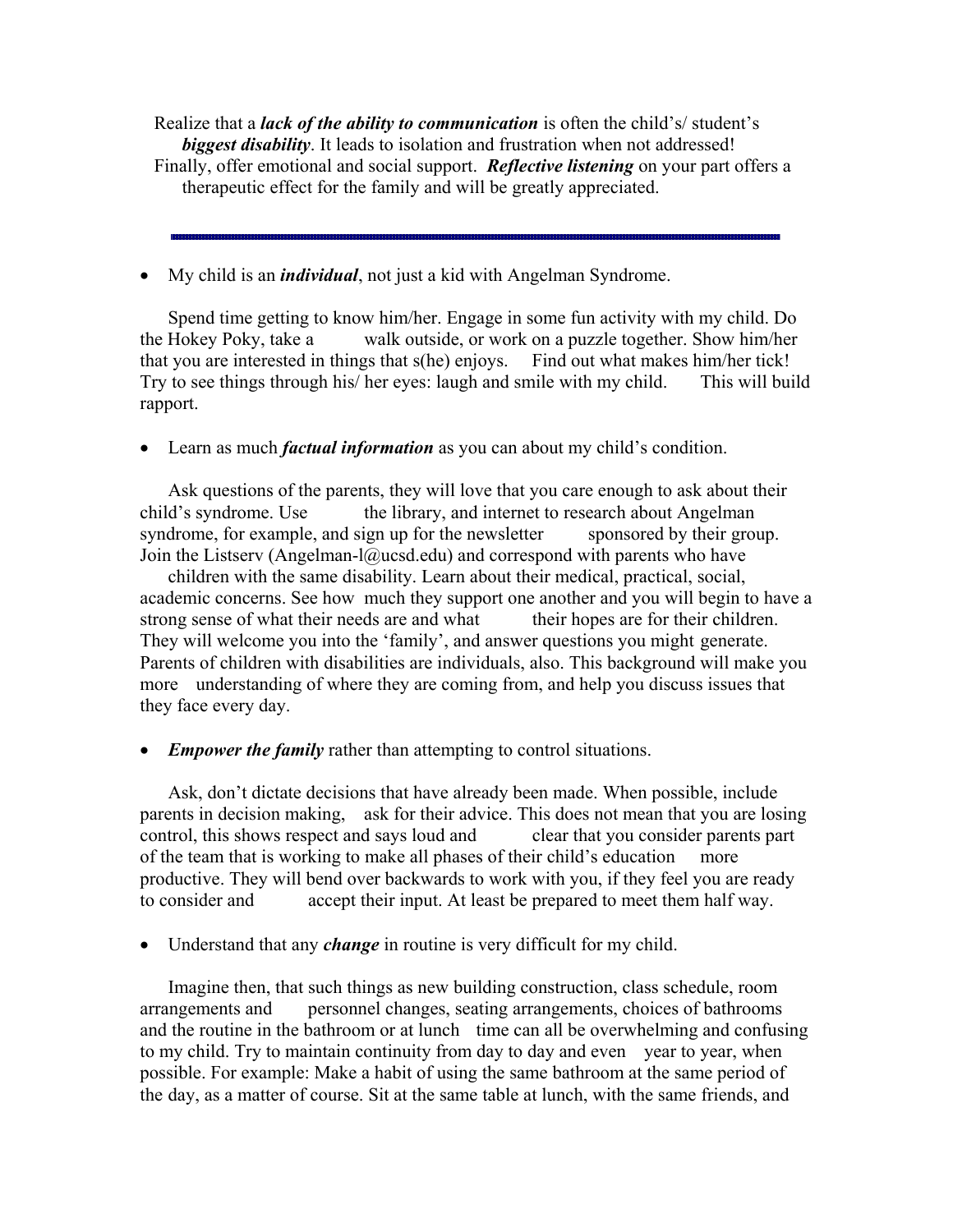follow a certain routine for walking through the line, making food choices and paying for lunch. Offer the student the opportunity to make decisions and help out when possible. There is security in these routines and this tends to reduce anxiety and misbehavior.

• *Talk* to my child and let him/her know what and when things will happen.

 Reinforce that the daily routine is going along as usual. As class periods or activities change, give a little advance warning. Talk the child through what to expect. Eg.: "It is time for music class now. It will be fun to sing our favorite songs with the class. Mrs. K, will be happy to see us. Let's stand up, push in our chairs and go to music, now." Especially help prepare students for what may be more unexpected. For example, arrange

 to have advance warning of times when the practice fire alarm bell will be ringing, so you will have time to prepare your student for the event. Quietly review how to proceed: "The fire bell might ring in a few minutes. We will stand up quietly, leave the class, and follow everyone outside." It is also important to allow time to put away one project before starting another: "It is almost time to go to lunch, let's put away your

 cuisinnaire rods. You did a good job with them and you will be able to use them again..." Always praise the student when they comply to your requests. Verbal 'rewards' are just as good as gold star stickers, and provide immediate input/ gratification. It shows you appreciate the child. Chat about everything throughout the day. Explain what you see: "Oh, someone is having a birthday today. I see that Jaime has a Winnie the Pooh balloon tied to her backpack." Make up songs that incorporate the student's name, use rhyming and the activity they are doing, or the colors of their clothing. Ask him/her to point to things for you to sing about. Not only does it reinforce receptive vocabulary, but it also takes advantage of those teachable

moments. It makes your time together special and interactive.

• Don't equate lack of communication ability with *intelligence*.

 Not being able to communicate verbally is not necessarily an indication of lack of intelligence. My child may not be able to vocalize with you, but this is not to say that s/he does not understand all or most of what is being said to them or in their presence. Proceed as if s/he understands all you are saying and you may be surprised at the results.

• Give verbal and physical *prompts*, frequently.

 This ties in with talking to/with my child. Visually and verbally demonstrate how and what to do. This may include a variety of activities such as how/where to hang his/her coat, putting an item on a shelf, on holding the hand railing in the bathroom or when exiting or entering the school bus, or attempting any academic/ physical activity that may be difficult ( due to vision or coordination problems) or in which the student has

 not yet acquired mastery. It may be a gentle support to their elbow or hand when maneuvering through the crowded school hallway or around desks. It may even be encouragement given from across the room when the student is participating in a class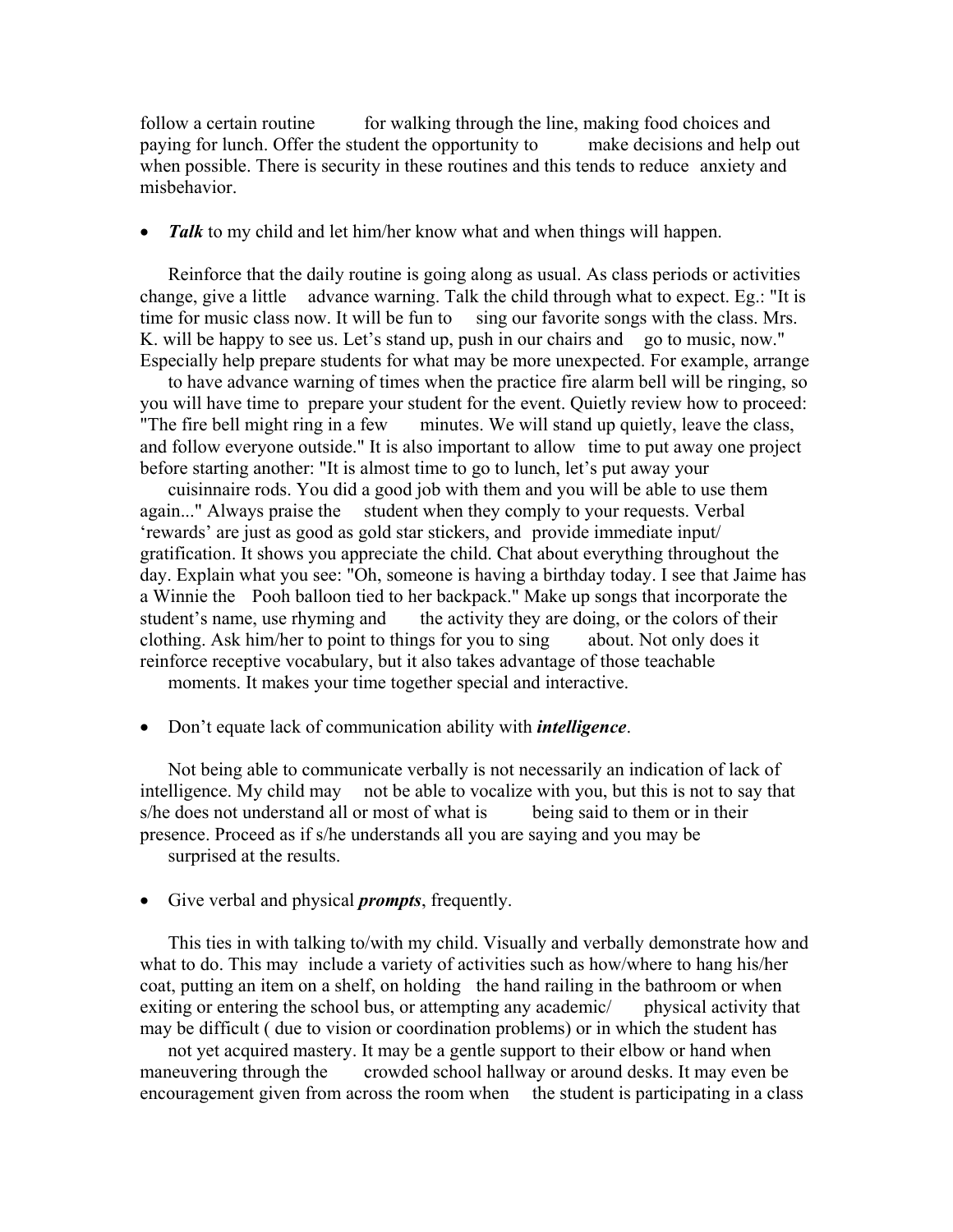activity (poetry recitation/music class) or in Adaptive Physical Education (APE) class ( where to put/find the exercise mat or other equipment, or which base to run to next in baseball).

• Since my child can't communicate with me, I need the teacher to *communicate*, every day, if possible.

Let's set up some form of daily communication system, so that we can inform each other of important activities, health concerns, interests, appointments, successes, behavior problems, etc. In this way we will be better able to connect with the child and keep on top of situations. For example, I may send you a Polaroid photo of my child sharing a happy family activity, so that you may talk with him/her about it. Display the photo in the classroom as a conversation/story starter with other students, teachers (especially helpful to the speech teacher). I will let you know when my child has not slept well or has been given medications (cold/seizure) that may affect behavior or alertness for the day. The more we share, the more we will be able to reinforce the positives, and praise the student and become involved with the child, holistically. See below an excerpt from the student's home-school communication notebook:

Oct. 5, 1999 ( The teacher writes.) "Jill had a good day today. We took a walk and collected leaves for our next weekly art project. This also enabled Jill to practice walking on different surfaces (grass, sidewalk, pebble and brick walkway). She helped measure the ingredients when her cooking group made cookies. (Recipe enclosed) She also set the table and learned how to set up the sink for washing dishes. (Progress made in dealing with soap suds, no gagging, today!) We worked on story sequence in speech class. Jill did very well. Have a great weekend."

Oct. 8, 1999 ( Mom writes.) "We had a quiet, fun weekend. Jill went to watch her brother's soccer game on Sat. She loved seeing the train go by on the nearby track! (Photo enclosed) Sunday, we had company for dinner- Grandma and Grandpa. Slept well last night. So did Mom! Ha Ha!"

• Initiate *communication* with parents early on, when *changes* in my child's schedule, curriculum, staffing changes are anticipated.

 Alert parents in advance when major changes in personnel and schedules, etc. are expected. Work with parents to discuss possible repercussions, alternatives, and solutions before problems happen. Accept parental suggestions and input and consider their ideas before making decisions. Honor any legitimate requests for matching up their child with a particular teaching assistant or teacher, or matching the child up with an assistant that has worked with the student before, if at all feasible. This is just good business, and should not become a power play. The student depends highly on his/her teaching assistant and may become accustomed to one or two, and will work and behave better for a person that they have grown to trust and who understands them. This affords the student with a comfort zone, especially when they themselves are

unable to communicate verbally and are completely dependent on another person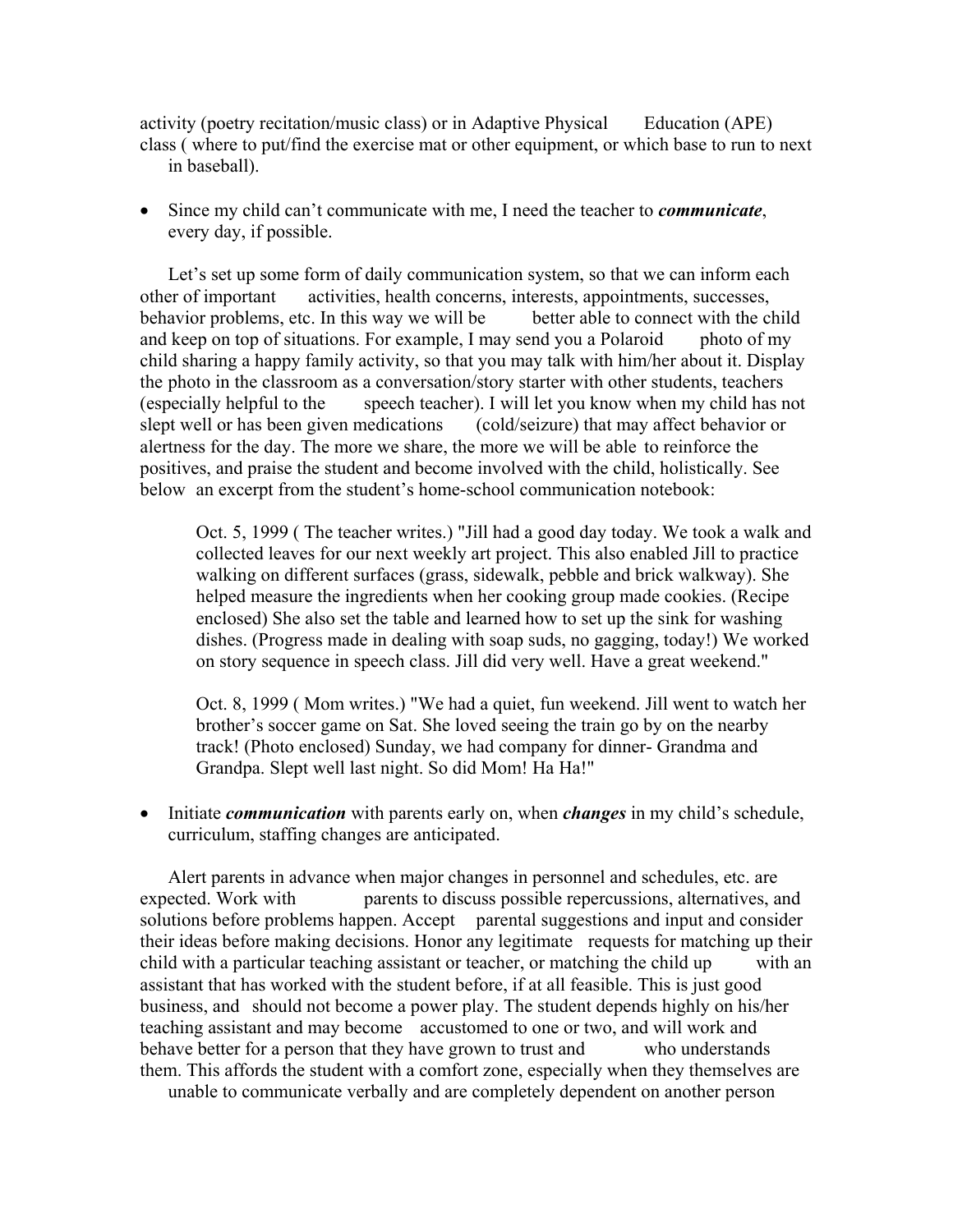throughout the school day. Avoid several major changes at one time in the personnel who work directly with the student. One change will be difficult enough for the student to handle. Limit the number of schedule changes from year to year, keep in place the comfortable routines and responsibilities that my child has come to look forward to and expect each day. Maintain continuity from year to year, when possible, with special service providers, like the Physical Therapist (PT),Occupational Therapist, (OT,) and Speech Language Pathologist (SLP). When changes in personnel can't be helped, arrange time for meetings between the "old" and the "new" personnel.

 This gives them an opportunity to exchange information, share curriculum ideas, behavior modifications (what works/what doesn't). Also, let parents and student meet informally with the perspective new personnel to break the ice. Maybe the new staff member could spend a day shadowing the student's routine with the former teacher/assistant as a model/guide.

- *Involve* students in school plays, musical shows, etc.
- *Novelty* is an important component to her learning style.
- *Include* SPE students/classes information in school newsletters

 Find ways for students with special needs to participate in class/school projects. One mother wrote to me (personal communication) of her disdain when she and her child attended a school musical which seemed to have a part for almost every able bodied child in the building, but there were no special needs children included. Her own child, who was in a wheelchair, did not even have a place to sit as part of the audience, at

 first. It had been "assumed" by the teacher that he would not attend the event and no physical accommodations were made for his arrival. His Mom writes: "It was a production that could have easily had a kid in a wheelchair, stuck on the end of the chorus line with a buddy. My son would have given ten minutes with the water sprinkler<sup>\*</sup> to participate. It would have added to the production and now, all those kids will grow up and become principals and teachers who repeat the same ignorant practices".

\*Children with Angelman syndrome have a fascination for water and love any activity which involves water play.

- Understand that parents may be *struggling* with recent *diagnosis*.
- Realize that often parents are their children's biggest or only *advocates*.
- Offer emotional and social *support*.

 The road for parents of exceptional children is often difficult. In the case of Angelman syndrome, the realization that something is wrong is not often apparent at birth and then when it becomes a concern, diagnosis is not always forthcoming. Due to the relative "newness" of the discovery of this syndrome, children are often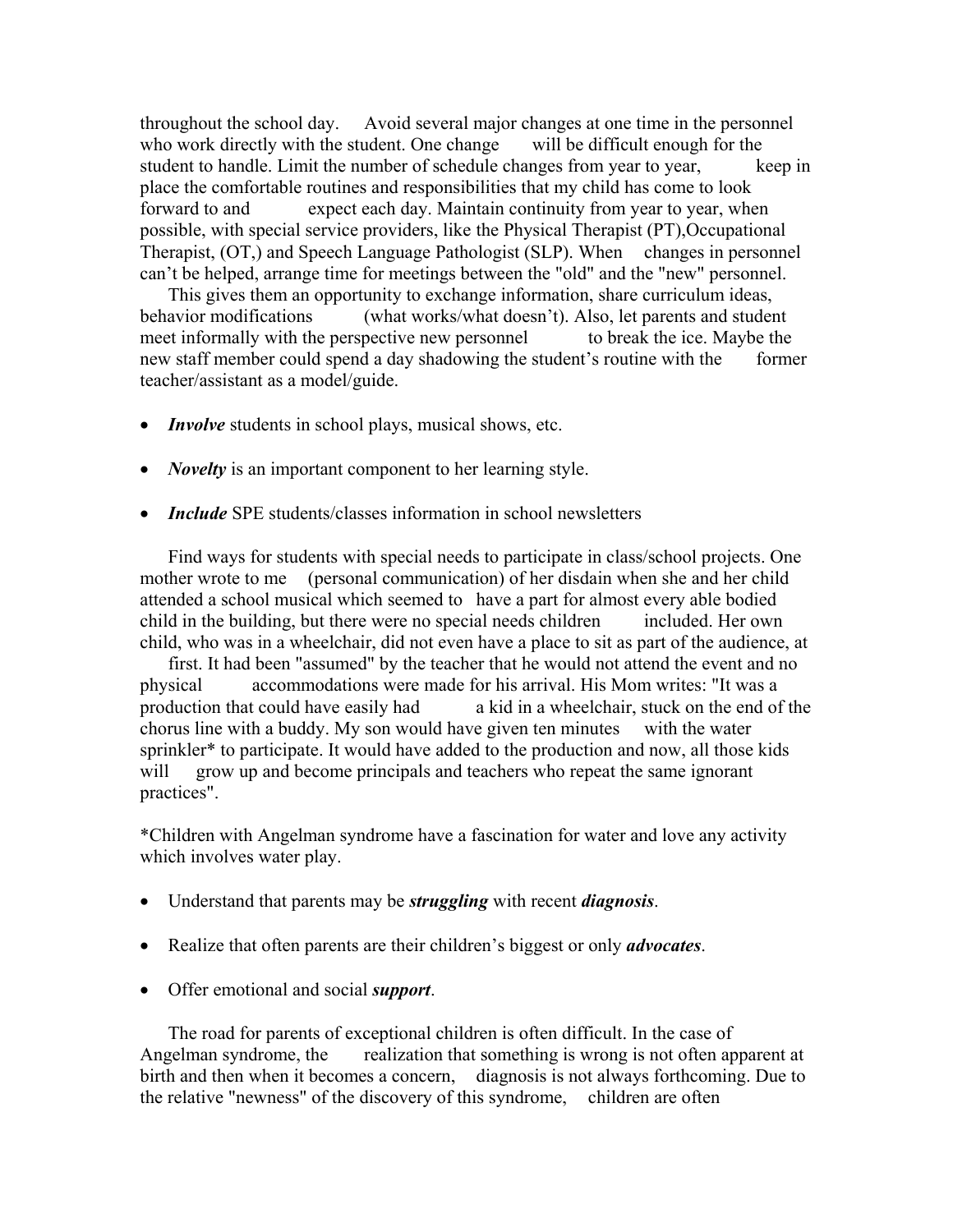misdiagnosed as having autism or cerebral palsy. The testing process is not always

 conclusive. Some parents may struggle with denial, or hoping for the problem to be solved, as one Dad said, he looked for the doctors to discover what his young daughter had so the doctor could "fix" it. Putting a name to the syndrome means lack of hope to some and while it comes as a relief to other parents, who want to be able to learn all they can about their child's disability, so that they can be supportive and get on with their family lives. Parents may automatically become the best advocates for their children. They know their children best and are willing to fight for them for needed services. As Jill's Dad explained, "We are her parents twenty four hours a day, seven days a week". These children can not speak in their own behalf. Parents may become more vocal in a struggle towards equity. They are not trying to make your job more difficult; quite the contrary.

• Realize that a *lack of the ability to communication* is often the child's/ student's *biggest disability*. It leads to isolation and frustration when not addressed!

Open your heart and your mind. Become part of the solution!

## **Conclusion:**

Angelman syndrome is a complex chromosomal disorder. Its effects on the child as a family member, student, and member of the community is as varied as the children it touches. Teachers and school administrators who become as knowledgeable about this syndrome as possible, and who communicate openly with each other as well as with the parents and family members, using a team approach , are best able to serve the student. Taking time to listen and to treat parents and students with dignity is the corner stone that helps build success!

### References:

Alvares, Robin. (1998, September). Why do Angels have trouble speaking? Westmont, Illinois: Angelman Syndrome Foundation.10.2.

Angelman-l $@u\text{csd.edu}$  (on-line address for correspondence with parents, relatives, professionals and service providers of children with Angelman syndrome.)

Blackstone, Sarah B. (Ed.). ( 1986). Augmentative communication: An introduction. Rockville, Maryland: American Speech-Language-Hearing Association. Pp. 1-161, 197- 266.

Calculator, Steven. (circa 1998) Promoting functional communication in children with Angelman syndrome. Conference speaker at the annual Angelman Syndrome Foundation. ( Video). Gainesville, Florida.

Crawford, Holly. (1998, August). Tangible symbols. Advance for Speech-Language Pathologists & Audiologists.8. pp. 14-16.